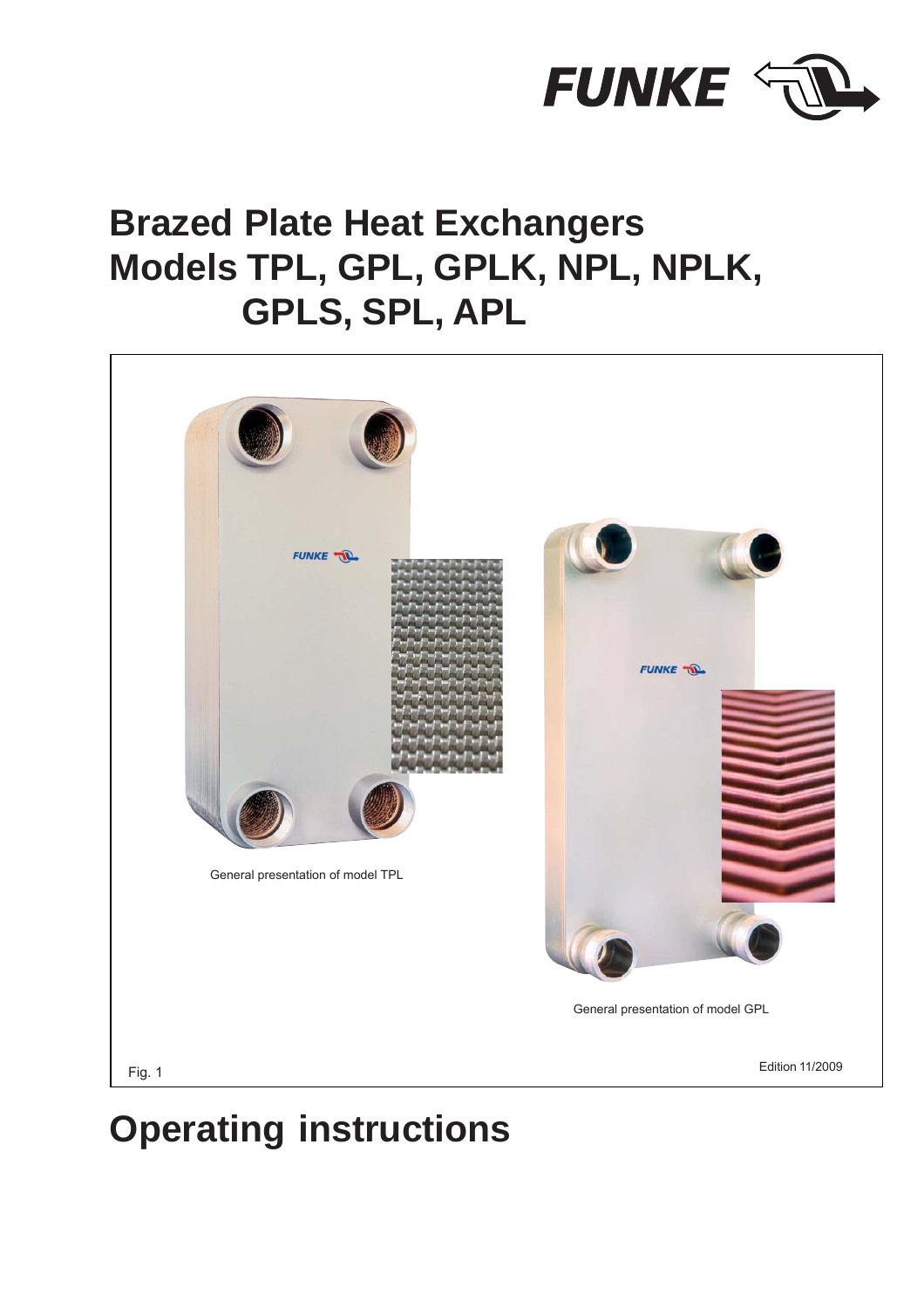## **List of contents**

## **1.0 General**

#### **1.0 General**

#### **3.0 Structure and operation**

| 3.2 Special features of the models GPL, GPLK, TPL, |
|----------------------------------------------------|
|                                                    |
|                                                    |

3.3 Technical data (Standard versions)...................... p.6

#### **4.0 Installation**

#### **5.0 Operating specifications**

#### **6.0 Maintenance**

#### **7.0 Restrictions for media/water content**

|--|--|--|--|--|--|--|--|--|--|--|--|--|--|--|--|--|--|--|--|--|--|--|--|--|--|--|--|--|--|--|--|--|--|--|--|--|--|--|--|--|--|--|--|--|--|--|--|--|--|--|--|--|--|--|--|--|--|--|--|--|--|--|--|--|--|--|--|--|--|--|--|--|--|--|--|--|--|--|--|--|--|--|--|--|--|--|--|--|--|--|--|--|--|--|--|--|--|--|--|--|--|--|--|--|--|--|--|--|--|--|--|--|--|--|--|--|--|--|--|--|--|--|--|--|--|--|--|--|--|--|--|--|--|--|--|--|--|--|--|--|--|--|--|--|--|--|

#### **Name and address of the manufacturer:**

FUNKE WÄRMEAUSTAUSCHER APPARATEBAU GmbH

Zur Dessel 1, D-31028 Gronau/Leine

Telefon: +49 (0) 5182 582-0, Telefax: +49 (0) 5182 582-48

e-Mail: info@funke.de, Internet: www. funke.de

#### **1.1 User instructions**

These instructions relate to the standard versions of the brazed FUNKE plate heat exchanger (PWT).

Supplementary operating and servicing instructions may be needed for special versions. Please observe the order-related specifications in every case!

Operation and servicing of plate heat exchangers are allowed only if carried out by experty trained operating and qualified servicing personnel. In particular, please observe national and international specifications on pressure systems, hazardous fluids and gases, as well as on accident prevention and operating safety. (In Germany: Law on operating safety and pertinent directives.)

Text sections, where the working procedure and specifications are to be strictly adhered to, to eliminate endangerment of persons or damage to the systems, are designated with the warning triangle shown below.



Text sections, in which working procedure, operating conditions and servicing specifications must be adhered to strictly, to ensure proper functioning of the heat exchanger as well as an economical operation, are identified with the following symbol.



The operator must instruct the staff appropriately **before** the commissioning. The operating instructions must be accessible at all times. If work beyond these instructions needs to be carried out on plate heat exchanger or instructional texts are not understood, consult with FUNKE **before** beginning the work.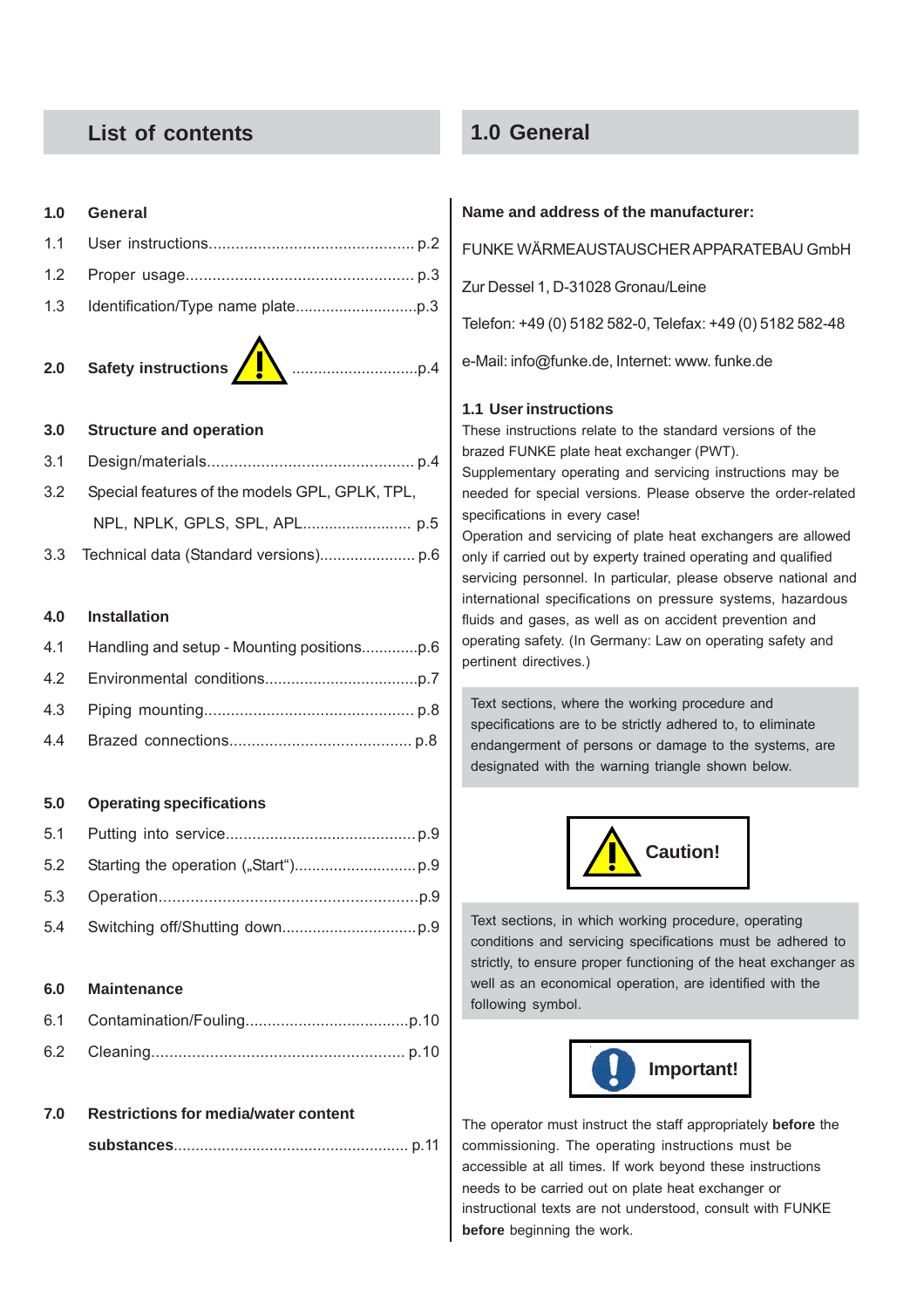

#### **1.2 Proper usage**

FUNKE plate heat exchanger are - if not redefined orderrelated - laid out for the special operating conditions mentioned by the operator with respect to temperature, pressure, volumetric flow und flow media and are manufactured according to the conformity procedure of the EU pressure equipment devices (PED) guide lines 97/23/EC.

Written approval must be obtained from FUNKE for design changes on the equipment as well as for operating method deviating from these instructions or the order-related product specifications, otherwise guarantee and liability claims can be invalidated.

An operation with heavy temperature jumps as well as pressure jerks can cause mechanical or material damage and is generally not allowed!

#### **1.3 Identification/Name plate**

Every FUNKE plate heat exchanger is delivered with a name plate, accessibility and readability for which must be ensured at all times. The name plate is fixed on the outside of the connecting plate and contains the following data:

- **Plate heat exchanger type/ model**
- **Serial number (to be mentioned for all queries)**
- **Year of manufacture**
- **Drawing number**
- **maximum operating pressure PS max.**
- **minimum operating temperature TS min.** (if required)
- **maximum operating temperature TS max.**
- **Volume V**
- **Test pressure PT**
- **Fluid group** (acc. to EU PED 97/23/EC) Additional, if required as per PED
- **CE symbol**
- Ident. number of the "certified body" acc. to PED
- **Inspection date**



#### **Standard equipment - front view (example: TPL)**

All connections are on the front plate (the name plate identifies the front plate). The allocation of the connections can vary according to the type and order. The main differentiation is between parallel (GPL /GPLK series) and diagonal flow (TPL series). (Refer to section 3.0)

Principal structure of the name plate: (Two-part version also possible)

| Funke Wärmeaustauscher Apparatebau GmbH FUNKE |           |           |     |             |
|-----------------------------------------------|-----------|-----------|-----|-------------|
| Type                                          |           |           |     |             |
| Art.-Nr.                                      |           |           |     | Year of     |
| Serial number                                 |           |           |     | manufacture |
| Drawing number                                |           |           |     |             |
| PS max.                                       | Warm side | Cold side |     |             |
| TS min.                                       |           |           | bar |             |
| TS max.                                       |           |           | °C  |             |
|                                               |           |           | °C  |             |
| $\overline{V}$                                |           |           |     |             |
| PT                                            |           |           | bar |             |
| Fluid group                                   |           |           |     |             |







**Special version of the connections - side view (TPL)** In this example, the connections of the "warm side" are placed on the front plate and those on the "cold side" on the end plate.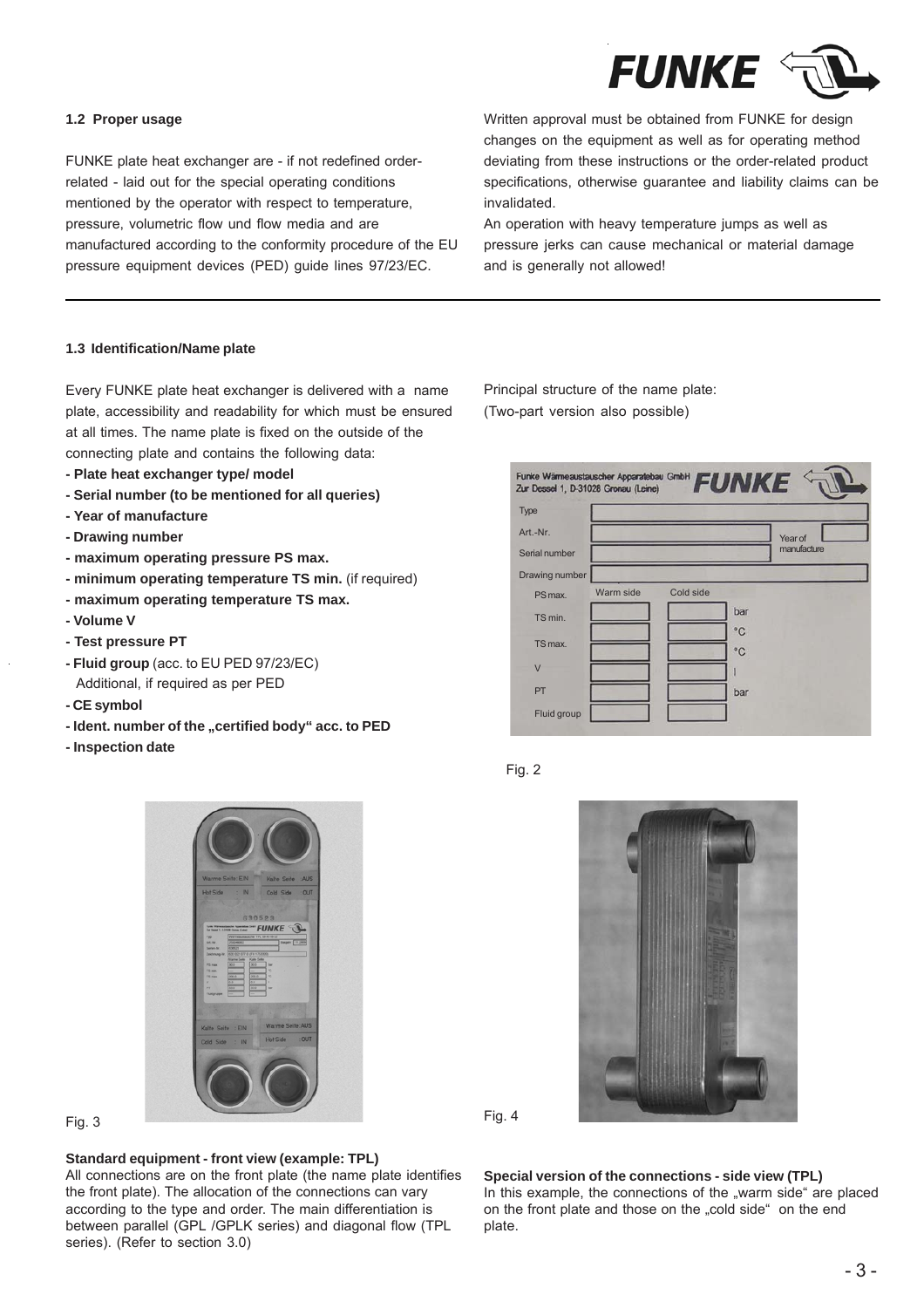## **2.0 Fundamental safety specifications**



**Plate heat exchangers (PWT) are pressure systems and may be connected, operated and serviced only by technically qualified operating and servicing personnel! National and international specifications on pressure systems (Europe: EU PED 97/23/EC), hazardous fluids and gases as well as on operating safety and accident prevention must be observed. (In Germany: Law on operating safety and pertinent directives.) If the plate heat exchanger is operated with fluids from group 1 (EU) or with hazardous fluids or gases, additional**

**special safety measures according to the hazardous substances class may be needed!**

**The operator installing the plate heat exchanger must observe specifications in this regard!**

**The plate heat exchanger may be operated only with the media which have been confirmed in the order specifications by the manufacturer.**

**Before changing the media, please obtain written approval from FUNKE. The general restrictions for media and water constituents mentioned in section 7 must be observed.**

**Work may be done on plate heat exchanger only if the equipment is not under pressure, if it has been emptied and if the temperature is not above 40° Celsius!**

**Suitable protective gloves must be worn for working on the plate heat exchanger, the sharp edges of the plate packet (necessary for the engineering) pose a risk of injury!**

**If the plate heat exchanger is mounted in areas where the leakages can injure persons (e.g. next to or above gangways and workplaces), place a spray guard or drip cover!**

**At operating temperatures higher than 60°, a contact guard (e.g. plate paneling) must be placed or the area should be blocked. This can be dispensed with if the equipment has a heat insulation protection (FUNKE hard foam insulation boxes)!**

# **3.0 Structure and functioning**

## **3.1 Design/materials**

The brazed FUNKE-plate heat exchangers (standard model Series GPL/GPLK) consist of interwined, embossed stainless steel plates, which are brazed with copper or nickel by vacuum process to a compact and pressure-tight unit. While joining, every 2nd plate is rotated by 180°, which gives rise to two separate flow chambers, which are counterflooded by the media involved in the heat exchange. A parallel flow direction can also be designed for the media in special applications (depending on the type). The embossing in the plates or in the inserted turbulence plates (in type TPL) generates a high turbulence passage. This allows a very effective heat transfer, even at low volumetric flows and reduces the risk of contamination to a minimum.

#### **Materials (standard versions) :**

| Plates: | Stainless steel 1.4401 / AISI 316 |  |
|---------|-----------------------------------|--|
|         |                                   |  |

Solder : Copper ( 99.9 % ) models GPL, GPLK , TPL, SPL,APL



Nickel ( 99.9 % ) models NPL/NPLK **Schematic diagram with the example of GPL equipment**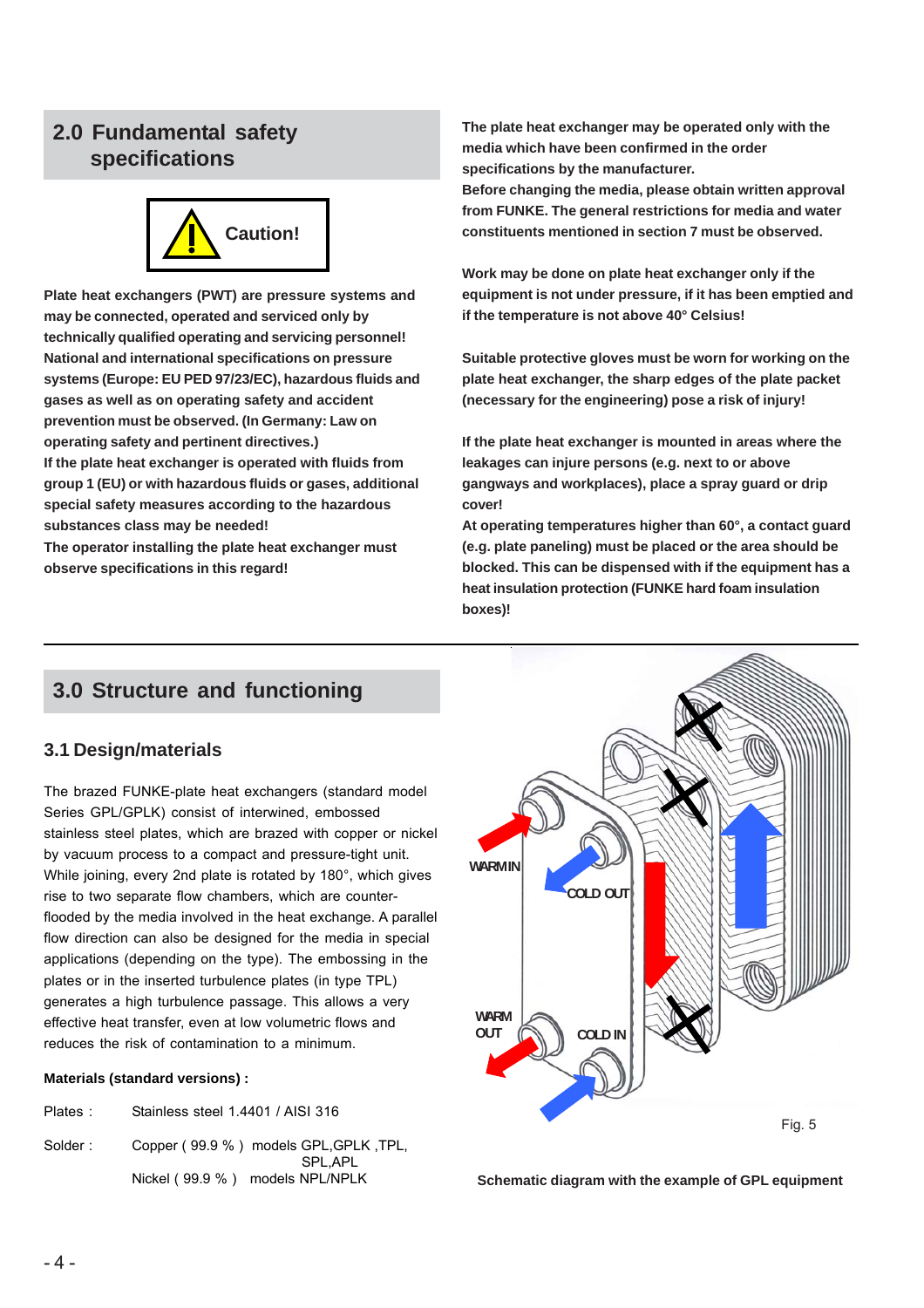



General flow scheme **single-way** - the connections are on the front plate (left in the scheme, see also page 3, Fig. 3).

### **3.2 Specialities of the models GPL, GPLK, TPL, SPL, GPLS, NPL, NPLK, APL**

#### **Model GPL / GPLK**

Universally usable standard model with plates in Vcorrugation embossing as described under 3.1 (also refer to title figure).

#### **Model TPL**

The brazed plate heat exchangers of the TPL and SPL models consist of intertwined, unprofiled stainless steel plates. The flow chambers contain special embossed fixed turbulance fittings made of stainless steel and based on high thermal efficiency, which are brazed by a vacuum process to the base plates forming a compact and pressuretight unit. Different versions of the fixed equipment as well as the thermodynamically effective diagonal media conduction in the flow columns allow optimal adaptation to the different applications.

The connections can be on the front plate or front as well as end plate, according to the order.

Diagonal flow in TPL



4. Cold side IN







General flow scheme **multi-way** - the connections are on the front plate and the end plate (left **and** right in the scheme).

#### **Model SPL**

The safety heat exchanger with spatially separated product columns. There is a corrugated spacer sheet between the cold and warm product column, which forms the leakage space. This helps achieve a high degree of safety, especially in drinking water applications. Leakages if any can escape on both the longitudinal sides.

#### **Model GPLS**

The standard safety heat exchanger with double wall. "One" heat exchanger plate consists of two plates one on top of the other, which are not brazed to the circumscribing outer wall, so that leakage can escape from all sides of the unit.

#### **Model NPL/NPLK**

Structure and functioning basically as described under 3.1. The difference is the brazing with nickel.



**The maximum allowable operating pressure is max.16 bar in the NPL standard version, for the NPLK standard version max. 10 bar!**

The NPL /NPLK can be designed for operation with ammoniac, deionate, synthetic oils etc (the order specifications must be observed in each case).

<sup>2:</sup> Cold side OUT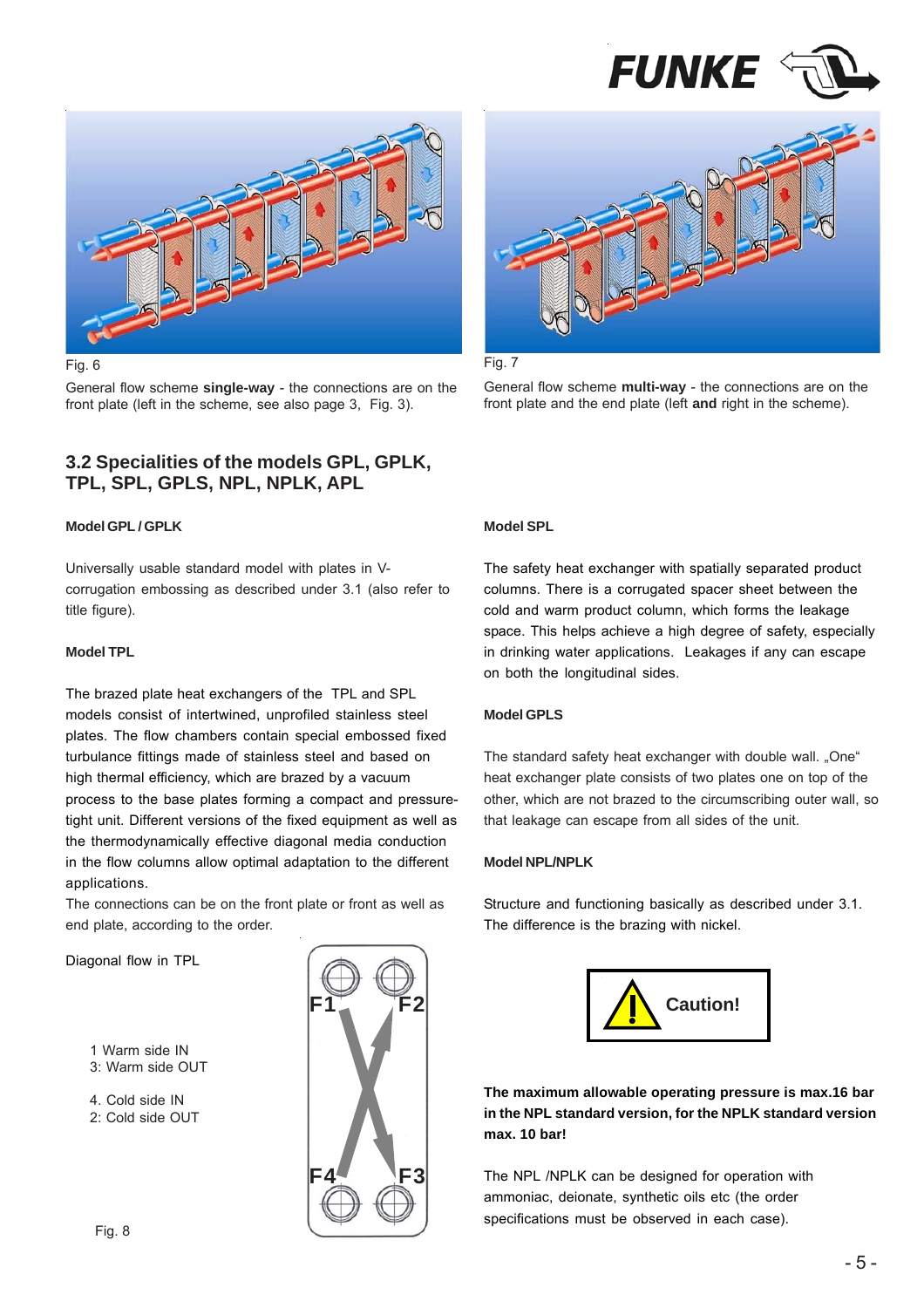#### **Model APL**

The APL model is conceived specially for use with gas/ water applications. As in case of the TPL model, the flow columns contain fixed turbulence equipment for obtaining an optimal heat transfer. The connections can be on the front plate or on the front as well as end plate. (Refer to Fig. 9)



## **3.3. Technical data**



The data mentioned in the table below are the limits for the respective standard versions.

The data mentioned on the type name plate and/or in the order-related technical documentation are however binding. There could be lower values, according to the order!

| <b>Model</b> | max. operating                  | max. operating pressure | max. operating   |
|--------------|---------------------------------|-------------------------|------------------|
|              | pressure(bar)                   | (bar) non-standard      | temperature (°C) |
| GPL / GPLK   | 30 / except for GPLK 80: 16 bar | 45                      | 200/150          |
| TPL          | 30                              |                         | 200              |
| <b>GPLS</b>  | 30                              | 27/30                   | 200              |
| NPL / NPLK   | 16/10                           |                         | 200 / 150        |
| <b>SPL</b>   | 16                              |                         | 200              |
| <b>APL</b>   | 16                              |                         | 200              |

# **4.0 Installation**

## **4.1 Handling and erection - Mounting positions**

**Suitable protective gloves must be worn during work on the plate heat exchanger - technology-related sharp edges on the plate packages pose a risk of injury!**

**In case of brazed plate heat exchangers which need to be moved using cranes or lifting devices notice: Connection nozzles must not be used as suspension!**

**Figures 11-13: Transport suspended.**



Fig. 11,12,13





**Wear protective gloves!**



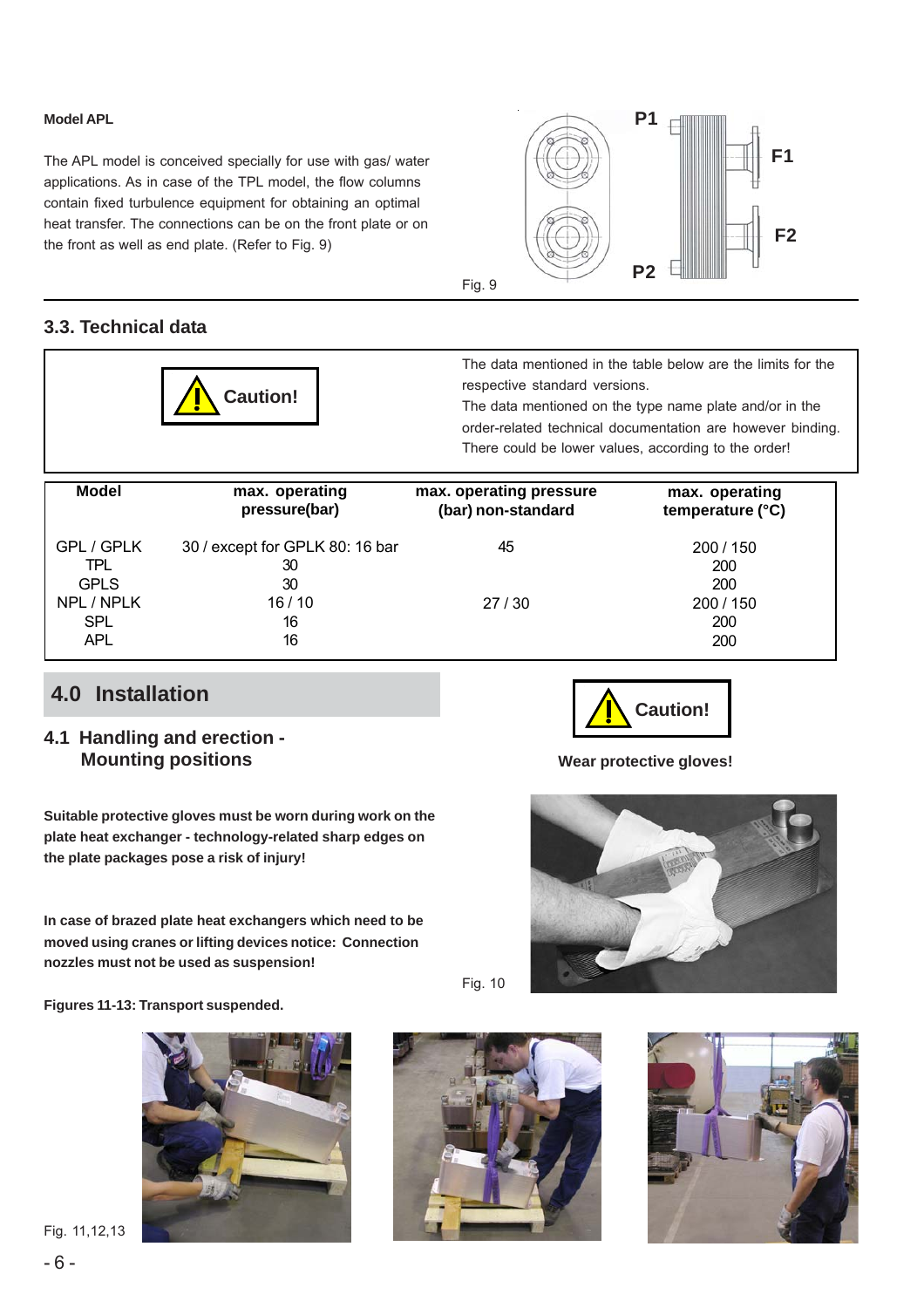

#### Fig. 14

Larger brazed plate heat exchangers are usually delivered inclined or standing anchored n a wooden plate. (Fig. 14) While transporting the equipment next to and over each other, have separators of packing materials.

The connecting nozzles should be loaded during transport only after consulting FUNKE.

#### **Mounting positions:**

The brazed FUNKE-plate heat exchangers have been conceived basically for a vertical mounting position (Fig.15/a) In this position, the standard connection "WARM IN" is at top left on the front plate.

A horizontal mounting is also allowable (Fig.15/b), as well as inclined (Fig.15/c front plate facing up).



### **Mounting with the connections pointing down(Fig. 15/d) is not recommendable owing to reduced performance! (No venting)**

While selecting the mounting position, take care that the plate heat exchanger must be drained and vented.

(For example, it is possible that air bubbles may build up while using it with water, which can lower the performance of the plate heat exchanger)

If used as condenser or boiler in refrigerating units, the functioning would be correct only in the vertical mounting position! The same is applicable for all applications with steam and gases, where condensation can build up. Any other placement must be made only after consulting **FUNKE** 

Furthermore, sufficient space must be provided for servicing jobs and for protective or isolation hoods. Insulations can be supplied as accessories.



## **Suspension:**

The plate heat exchanger should be fixed on legs,

a bracket or by means of wall mounting. A suspension only on the pipelines is not sufficient!

Note: FUNKE plate heat exchangers can optionally be delivered with legs or extended base plate (with appropriate fastening holes).

## **4.2 Environmental conditions**

The plate heat exchanger standard versions are designed for usage in closed rooms without impact of frost; if operated in open air, special protective equipment or special versions are required!



**Especially while operating the plate heat exchanger with fluids of the group I (hazardous substances as given in EU-PED), the special safety and fire specifications at the erection site must be observed.**

**If the plate heat exchanger is mounted in areas where the leakages can injure persons (e.g. next to or above gangways and workplaces), place a spray guard or drip cover!**

**At operating temperatures higher than 60°, a contact guard (e.g. plate paneling) must be placed or the area should be blocked. This can be dispensed with if the equipment has a heat insulation protection (FUNKE-hard foam insulation boxes)!**

Heat insulation: Plate heat exchanger TPL with insulator hood

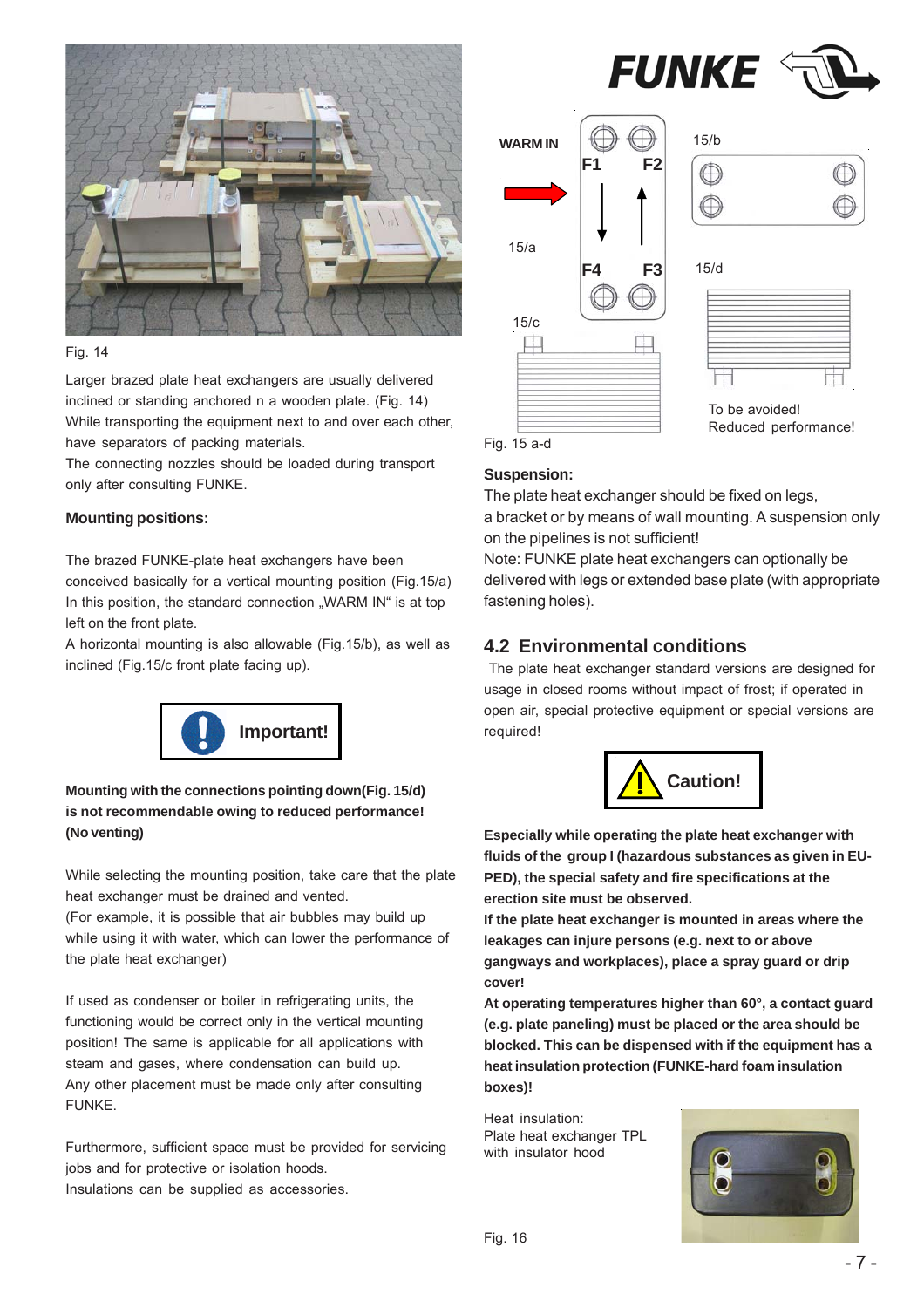## **4.3 Piping mounting**

The brazed plate heat exchangers are supplied according to the order with threaded nipples, brazed nozzles or flange joints.



**Pipelines should be laid in such a manner that no vibrations, impacts or pulsations can act on the connections and the entire plate heat exchanger. The piping system must be secure against sudden pressure jerks or temperature variations. Quick action valves are to be avoided, pumps which generate higher pressure than the maximum allowed for the HE are to be provided with appropriate control valves. Pumping devices working by the piston principle must be fitted with vibration dampers.**

**A suspension only on the pipelines is not sufficient! (Also refer to 4.1)**

The most effective heat transfer takes place if both the volumetric flows pass through the vertically mounted plate heat exchanger in counter flow (Fig. 5-7, pages 5 and 7). The connections to the plate heat exchanger are factoryidentified appropriately. (Fig.3, page 3)

**Check valves** must be mounted in all pipelines for inlets and outlets, so that the plate heat exchanger can be taken out of service without disturbing the adjacent systems. Similarly, **venting valves** must be provided in the pipelines for both the connected sides to ensure proper venting of the plate heat exchanger.

The piping systems are to be rinsed before commissioning the plate heat exchanger.

Piping and valve arrangement must be done in such a manner that the plate heat exchanger cannot run dry if there is a brief switch-off (for operational reasons), for avoiding pressure jerks on restarting. Otherwise, you have to proceed as given under 5.2 "Starting operation" for starting.

#### **Changing the connections?**

Change of the IN and OUT piping within the warm or cold side as well as change between warm and cold side is possible for the following models: GPL, GPLK, GPLS, NPL, NPLK.

In case of the models TPL,SPL and APL, only the direction of flow can be changed within the "cold"and "warm"sides.

#### **Approval must be obtained from FUNKE before changing** over from "cold"and "warm"side in these types!

In all subsequent usages deviating from the factory defaults, FUNKE does not assume any liability for any change in the performance data of the plate heat exchanger.

To prevent contamination, we recommend providing appropriate filters at the media entry to the plate heat exchanger

(mesh size 0.5 mm for closed, max. 0.1 mm for open plants / systems).

#### **Caution! Contamination in the plate heat exchanger can cause corrosion and in a few applications even cause the unit to freeze.**

Wrong or insufficient control engineering reduces the life of the plate heat exchanger sharply. Here are a few of the errors, which could adversely affect the life of the plate heat exchanger:

-Overdimensioned control valves

- -Control valves with too long a response time
- -Incorrect control settings
- -Oversize pressure variations
- -Incorrect placement of the measuring sensor

## **4.4 Brazed connections**

In case of plate heat exchangers with brazed connections, pay attention to the following while connecting to the piping system:

- Cleaning, degreasing and polishing of the surfaces of the connections and copper tube
- Remove the oxide layer
- Apply the flux

#### **Note !**

- The plate heat exchanger is to be filled with nitrogen inside, to avoid oxidation.
- Do not aim the flame in the direction of the plate heat exchanger ; Braze at max. 650°C
- Braze material : 45 55 % silver solder
- Use a wet lap or something similar, to protect the plate heat exchanger from overheating.



**Too strong a heating causes copper to melt, which can destroy the plate heat exchanger.**

 **The plate heat exchanger must not accept any deeper colours except straw yellow; otherwise there is risk of corrosion.**

**No forces and torques should act on the connections.**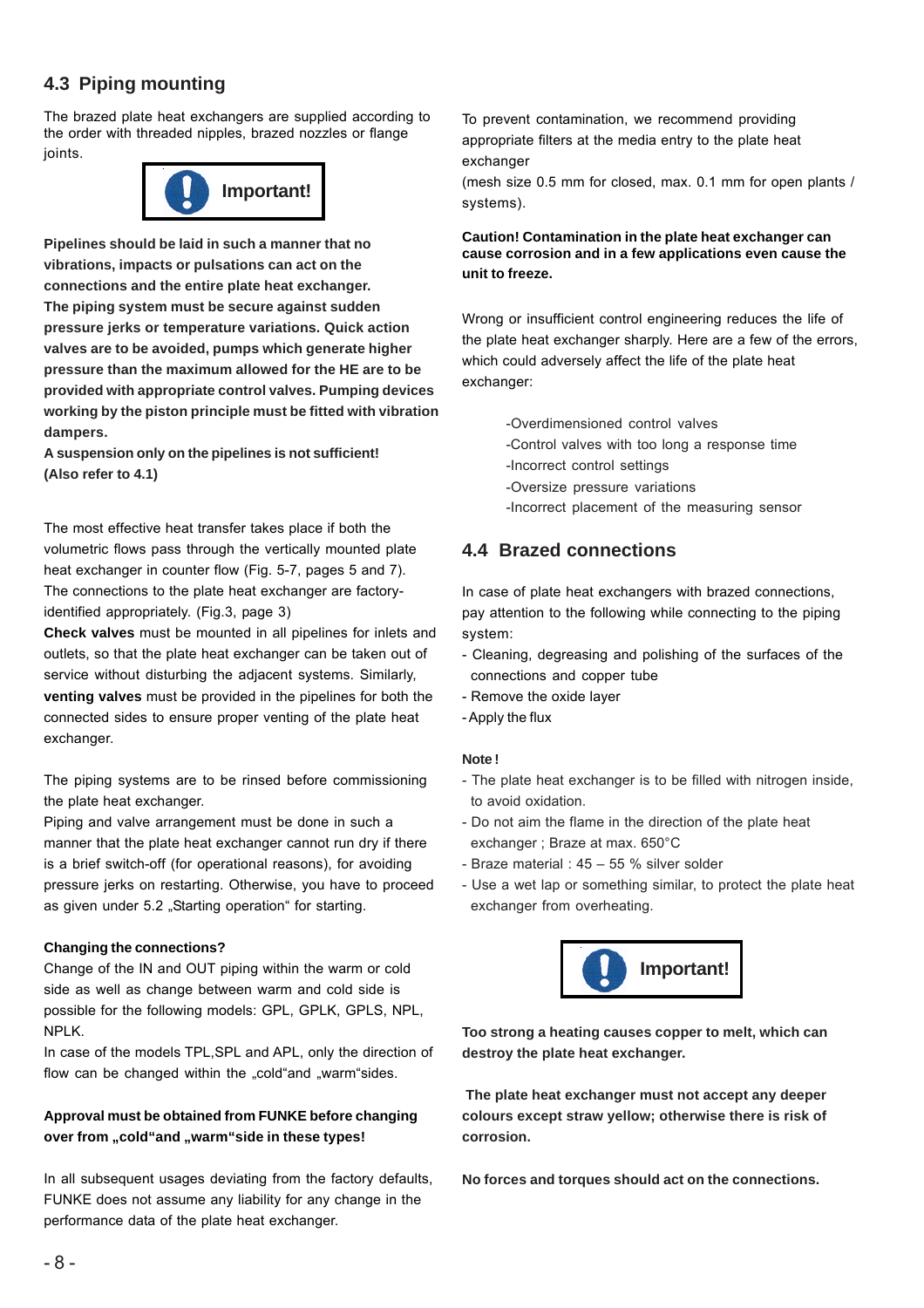

# **5.0 Operating specifications**

## **5.1 Commissioning**



Before commissioning, ensure that the allowed operating data mentioned on the name plate or in the technical documentation must not be exceeded and that the media to be connected match the media mentioned in the orderrelated specifications!

Check if the connecting lines are bolted tightly.

The pumps feeding the plate heat exchanger must have check valves. Pumps or systems generating higher operating pressures than the ones given for the plate heat exchanger, are to be equipped with safety valves. The pumps must not suck in any air so that there would not be any operational disturbances due to water hammers. To avoid pressure knocks, pumps should be started against closed valves.

## **5.2 Starting operation (Starting)**

- 1 Close inflow valves between plate heat exchanger and pumps
- 2 Open valves on discharge connections, if any.
- 3 Open venting valves
- 4 Start pumps.
- 5 Open valves in the forward and reverse flows as slowly as possible
- 6 Close venting valves, when air stops escaping.



**Inadequately drained heat exchangers do not provide full power, because the full heating surface is not available. The air remaining in the plate heat exchanger increases the risk of corrosion.**

## **5.3 Operation**

If the plate heat exchanger is in operation, the operating parameters must not be changed. The maximum operating conditions indicated on the name plate must not be exceeded.

Ensure that no pressure pulsations work on the equipment. If the plate heat exchanger is mounted between a servo valve and a differential pressure controller, no depression should build up on simultaneous closing of both the control devices, in order to prevent steam knocks.

In district heating systems, pay particular attention that the secondary pressure maintenance is designed for the maximum advance district heating temperature. Otherwise there could be steam jerks in the partial load area. Always check the functioning capability of the control devices. Ensure generally that there would not be any operating conditions contradicting to these Operating instructions.



**Steam knocks as well as pressure and temperature pulsations can cause leakages in the plate heat exchanger. Ensure sufficient potential balancing so as not to endanger the corrosion protection.**

## **5.4 Switching off/Shutting down**

#### **Brief switching off:**

If the plate heat exchanger is to be put out of service temporarily (pump stop etc), proceed as follows:

- 1. Slow shut off of the inflow valves Feed with the higher pressure first.
- 2 Switching off the pumps
- 3 Closing the valves in the exit pipelines if present!

While running down the system, see that the warm product side (primary) is shut down first and then the cold product side (secondary). While starting, the process in reverse to prevent overheating of the plate heat exchanger.

Shutting down – longer operating pauses

If the plate heat exchanger is put out of operation for a long period (several weeks/months ), pay attention to the following:

- 1.–3. Proceed as mentioned above (brief switching off)
- 4 Ventilate the plate heat exchanger and empty the product rooms



**Draining is always important when there is risk of frost, aggressive media, as well as media, which are prone to biological fouling.**

#### **Renewed commissioning**

Process as described under the **Pt. 5.2.**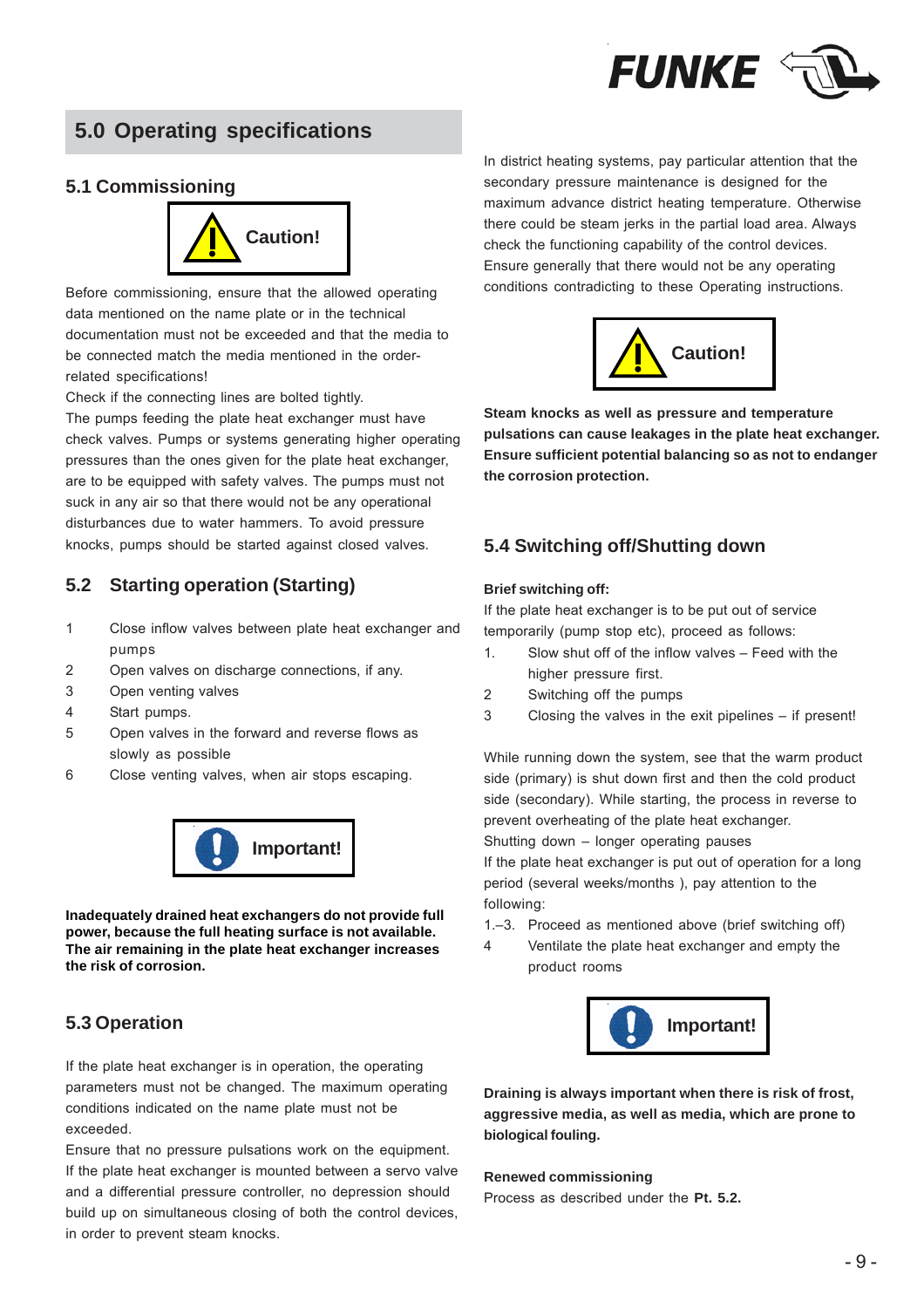# **6.0 Maintenance**

## **6.1 Contamination/Fouling**

The DIN guidelines for drinking and heating water, Vd-TÜVguidelines , guidelines by AGFW as well as the FUNKE guidelines for water constituents are to be observed. (described on the following page) Important factors, which affect the contamination and fouling :

- **Temperature**
- Media quality (e.g. lime content of the water)
- Velocity of flow
- **Distribution**
- **Turbulence**

The operating method can influence the degree of contamination and the life of the plate heat exchanger considerably.

The media should be run flown with the highest possible volumetric flow (according to the equipment specifications). If the volumetric flows (partial load operation) are too low - the turbulence in the plate heat exchanger can reduce, while the tendency for contamination rises.



In particular, there could be lime scaling at operating temperature of more than 60°C, depending on the water quality, which can reduce the heat transfer performance of the plate heat exchanger distinctly.

An operation with maximum volumetric flow or lower temperatures reduce the risk of lime scaling/deposition distinctly.

## **6.2 Cleaning**

The need for cleaning the plate heat exchanger depends on the concerned application.

If deposition is expected in the flow columns due to the quality of water or media (e.g. higher hardness or heavy contamination), cleaning should be done at regular intervals.

Cleaning of the plate heat exchanger can be carried out only by rinsing; preferably in reverse flow, i.e. opposed to the actual direction of flow.



**If chemicals are used for cleaning, see that they are compatible with stainless steel, copper or nickel. Neglecting this can destroy the plate heat exchanger! Subsequently a general recommendation regarding the cleaning medium.**

For lime scaling or similar encrustations:

**Cleaning medium: Phosphatic acid Concentration: max. 2 % Temperature: max. 20°C recommended reaction time: About 1 h**

**For oils, grease, biological contaminations, e.g. due to algae or bacteria:**

**Cleaning medium: Caustic soda Concentration: max. 4 % Temperature: 85°C recommended reaction time: up to 24 h**

The safety specifications and recommendations of the cleaning medium manufacturer must be adhered to absolutely!

Use only chloride-free or low chloride water with low hardness for all cleaning work!

Subsequently rinse with sufficient water, till the acid has been washed off completely from the plate heat exchanger and the adjacent pipelines.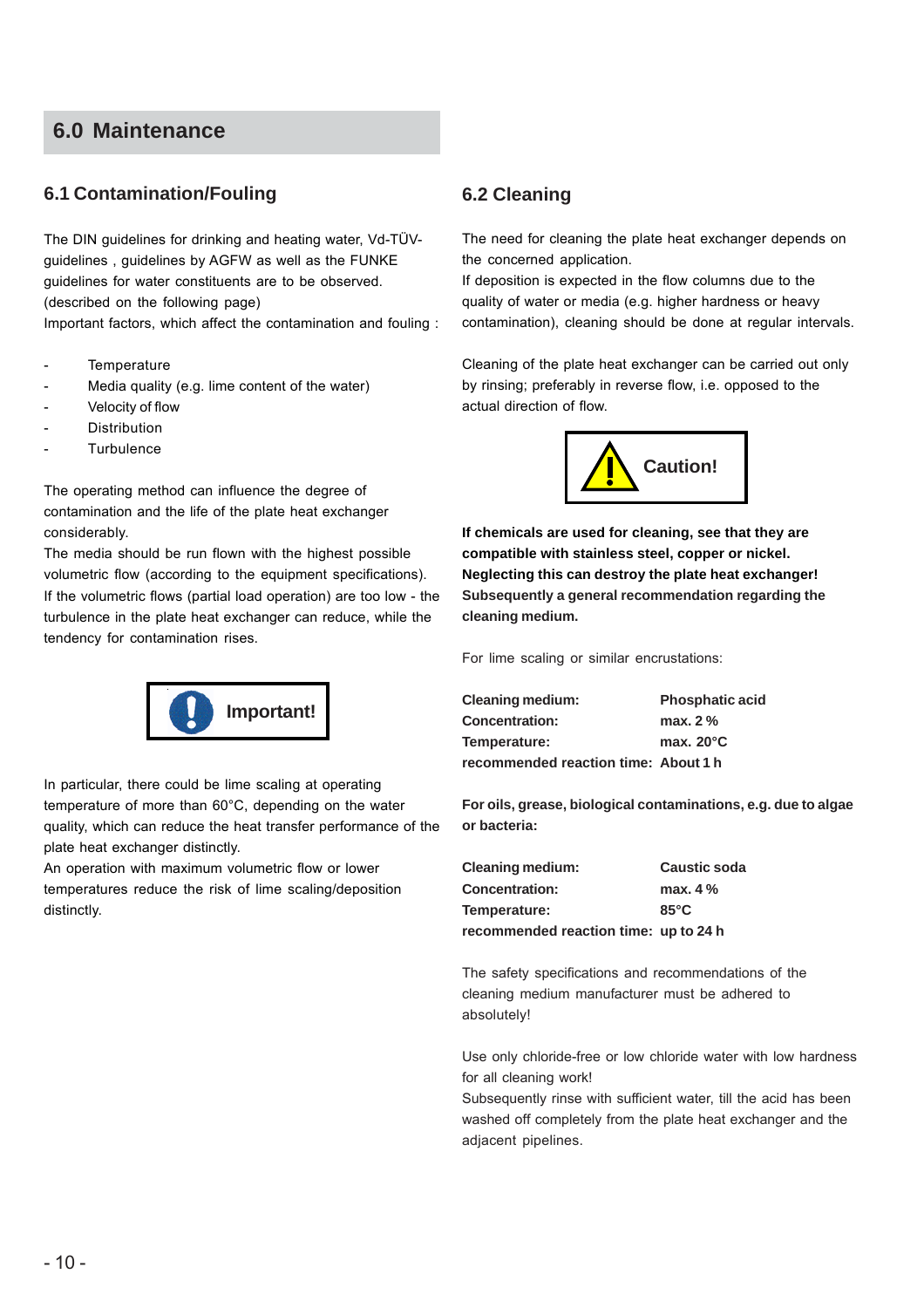

#### **7.0 General Restrictions for media/water constituents**

The brazed plate heat exchangers are not at all suitable for sea water! The same is applicable (with the exception of the NPL/NPLK model) for the operation with ammoniac and

deionate. Synthetic oils (e.g. silicone oils) may be used only in plate heat exchanger with nickel brazing (model NPL/NPLK). In any case the order-related specifications must be observed!

| Wasserinhaltsstoff / Kennwerte<br><b>Water constituent / Parameters</b><br>Eléments contenus dans L'eau                 | Einheit<br>Unit<br>Unité | PWT-kupfergelötet<br><b>Heat Exchanger-copper brazed</b><br>Echangeurs avec brasure au<br>cuivre | <b>PWT-nickelgelötet</b><br><b>Heat Exchanger-nickel brazed</b><br>Echangeurs avec brasure au<br>nickel |
|-------------------------------------------------------------------------------------------------------------------------|--------------------------|--------------------------------------------------------------------------------------------------|---------------------------------------------------------------------------------------------------------|
| pH-Wert<br>pH-Value<br>Valeur pH                                                                                        |                          | 7-9 (unter Beachtung SI Index)                                                                   | $6 - 10$                                                                                                |
| Sättigungs-Index SI (delta pH-Wert)<br>Saturation-Index SI (delta pH-value)<br>Indes de saturation SI (valeur delta pH) |                          | $-0.2 < 0 < +0.2$                                                                                | Keine Festlegung<br>No specification<br>Pas de recommandation                                           |
| Sauerstoff<br>Oxygen<br>Oxygène                                                                                         | mg/l                     | 2,0                                                                                              | Keine Festlegung<br>No specification<br>Pas de recommandation                                           |
| Gesamthärte<br><b>Total hardness</b><br>Dureté                                                                          | °dH                      | $6 - 15$                                                                                         | $6 - 15$                                                                                                |
| Leitfähigkeit<br>Conductivity<br>Conductibilité                                                                         | $\mu$ S/cm               | > 50                                                                                             | Keine Festlegung<br>No specification<br>Pas de recommandation                                           |
| Abfilterbare Stoffe<br><b>Filtered substances</b><br>Substances filtrées                                                | mg/l                     | $30$                                                                                             | $30$                                                                                                    |
| Chloride<br>Chlorides<br>Chlorures                                                                                      | mg/l                     | Siehe Diagramm Seite 12<br>See diagramm page 12<br>Voir diagramme page 12                        | Siehe Diagramm Seite 12<br>See diagramm page 12<br>Voir diagramme page 12                               |
| Freies Chlor<br>Free Chlorine<br>Chlore libre                                                                           | mg/l                     | < 0, 5                                                                                           | < 0, 5                                                                                                  |
| Schwefelwasserstoff<br>Hydrogen sulphide<br>Sulfure d'hydrogène                                                         | mg/l                     | < 0.05                                                                                           | Keine Festlegung<br>No specification<br>Pas de recommandation                                           |
| Ammoniak<br>Ammonia<br>Ammoniaque                                                                                       | mg/l                     | 2,0                                                                                              | Keine Festlegung<br>No specification<br>Pas de recommandation                                           |
| Sulfat<br>Sulphates<br><b>Sulfates</b>                                                                                  | mg/l                     | < 60                                                                                             | $300$                                                                                                   |
| Hydrogenkarbonat<br>Hydrogen carbonate<br>Carbone d'hydrogène                                                           | mg/l                     | $300$                                                                                            | Keine Festlegung<br>No specification<br>Pas de recommandation                                           |
| Hydrogenkarbonat/Sulfat<br>Hydrogen carbonate/Sulphates<br>Carbone d'hydrogène/Sulfates                                 | mg/l                     | >1.0                                                                                             | Keine Festlegung<br>No specification<br>Pas de recommandation                                           |
| Sulfid<br>Sulphide<br><b>Sulfures</b>                                                                                   | mg/l                     | 1,0                                                                                              | 5,0                                                                                                     |
| Nitrat<br><b>Nitrate</b><br><b>Nitrates</b>                                                                             | mg/l                     | 100                                                                                              | Keine Festlegung<br>No specification<br>Pas de recommandation                                           |
| Nitrit<br>Nitrite<br><b>Nitrites</b>                                                                                    | mg/l                     | < 0.1                                                                                            | Keine Festlegung<br>No specification<br>Pas de recommandation                                           |
| Eisen<br>Iron<br>Fer                                                                                                    | mg/l                     | < 0, 2                                                                                           | Keine Festlegung<br>No specification<br>Pas de recommandation                                           |
| Mangan<br>Manganese<br>Manganèse                                                                                        | mg/l                     | < 0.1                                                                                            | Keine Festlegung<br>No specification<br>Pas de recommandation                                           |
| Freie aggressive Kohlensäure<br>Free agressive carbonic acid<br>Acide carbonique libre                                  | mg/l                     | $20$                                                                                             | Keine Festlegung<br>No specification<br>Pas de recommandation                                           |